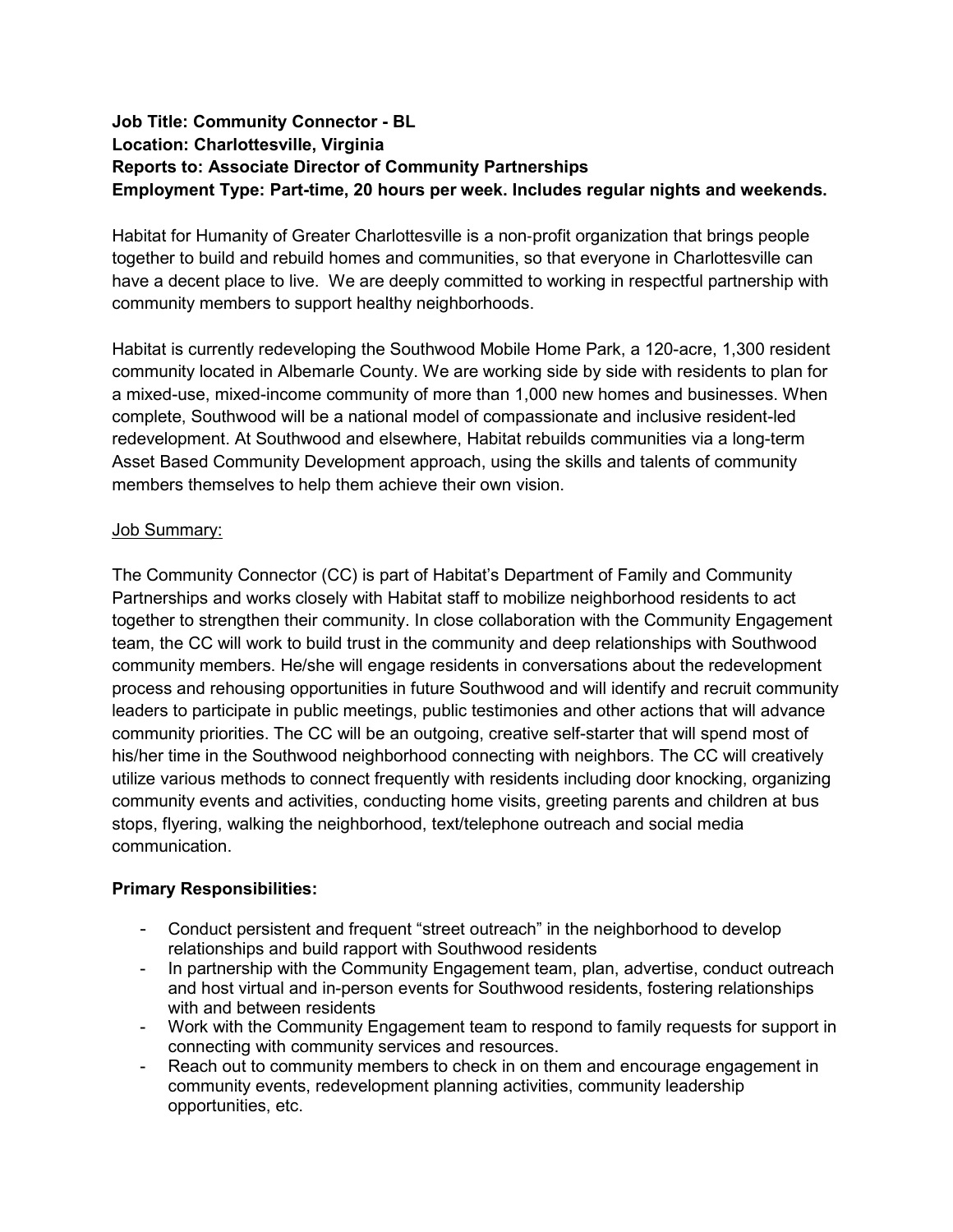- Document notes about your interactions in a case management database.
- Identify members of the community that are natural leaders and invite them to serve in leadership roles in the community and act as Community Ambassadors who will help you connect with residents, run events and spread the word on redevelopment activities and future housing opportunities in Southwood.
- Work collaboratively with the Advancement and Communications team to connect staff with residents that are willing to provide their inspiring stories for Habitat newsletters, impact reports, grants and media events
- Work together with the rehousing and homeownership services teams to help them connect with residents who are in the path of redevelopment and need to be rehoused
- Provide direct services and supports for residents as well as connection to resources in the community
- In collaboration with the ACDP, work to engage and recruit residents to serve on a Community Advisory Committee that will provide Habitat with input on key redevelopment decisions and grow a body of future Southwood community leaders
- Help support the planning/delivery of Southwood redevelopment meetings including flyering, recruiting resident planners, child supervision, material prep, group facilitation/interpretation at meetings, etc.
- Provide translation/interpretation support as needed for documents, meetings, trainings, classes, etc.
- Perform other duties as assigned by ACDP

## **Requirements**

- Bilingual fluency required: English and Spanish.
- Current resident of Southwood strongly preferred
- Outgoing personality and unwavering, positive attitude, with the ability to comfortably engage with others through multiple mediums - in person, video conference, social media, over the phone, etc.
- Ability to listen and to create a safe space for others to share their thoughts and experiences.
- A love for building relationships and networking and a knack for motivating and influencing different types of people.
- Ability to learn quickly and take initiative with limited direction while functioning within a collaborative, team environment
- Ability to remain positive and focused in a constantly changing environment
- 1-3 years of experience living in a similar community, performing community outreach, or working in a social services/non-profit setting
- Ability to build strong relationships with community members guided by deep respect for them as equal partners who need space to exercise their own agency
- Comfortable working independently with strong initiative
- Aware of and sensitive to a diversity of cultures, life experience, power/privilege and **backgrounds**
- A passion for helping people and serving others
- Ability to manage confidential materials and conversations
- Flexibility to work regular evening hours and some weekends
- Driver's license and insurable driving record

*Habitat for Humanity is an Equal Opportunity Employer and does not discriminate against any employee or applicant for employment because of race, color, sex, age, national origin, religion, sexual orientation, gender identity, status as a veteran, basis of disability or any other federal,*